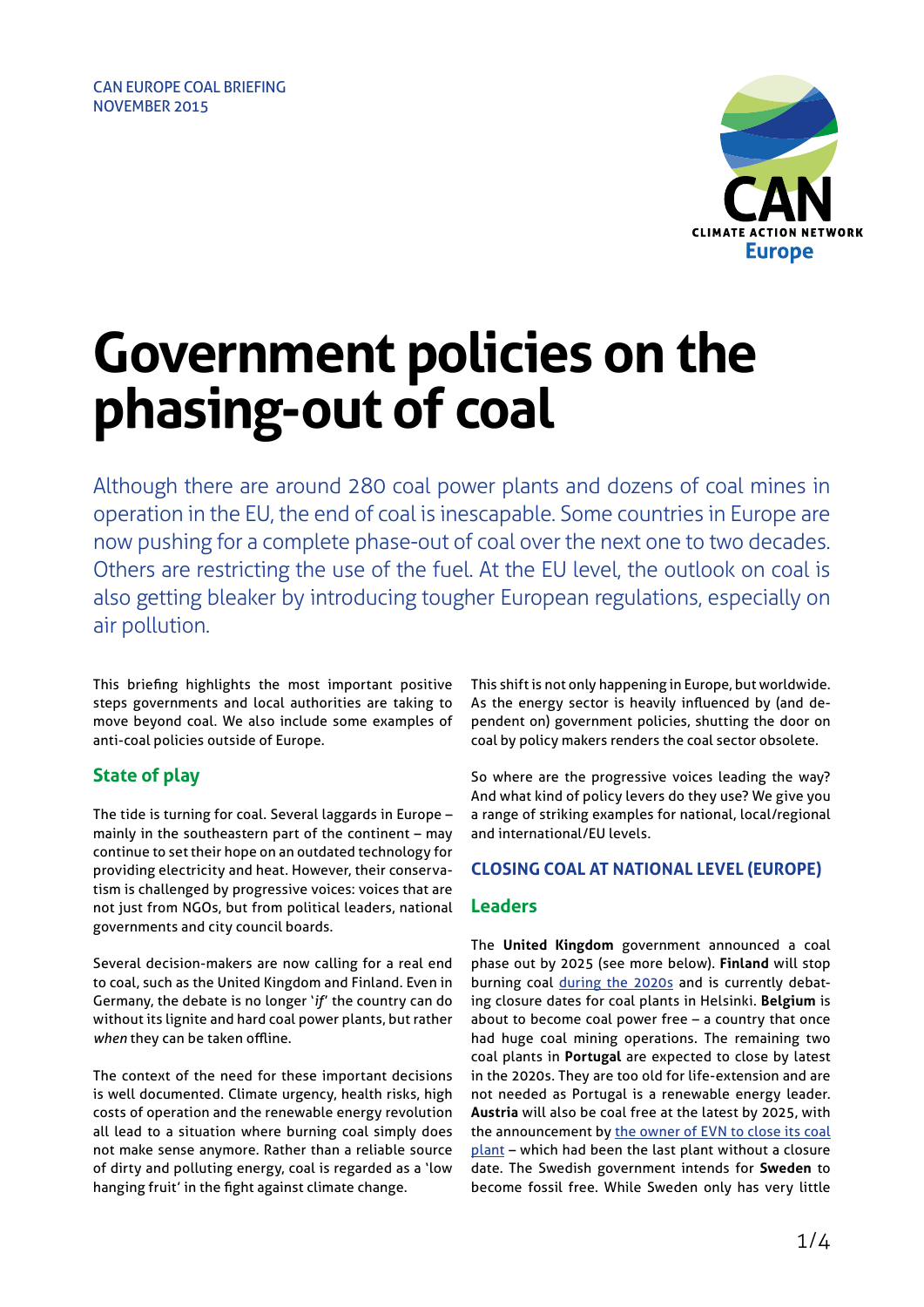

**An overview of leaders and laggards in Europe can be found on [www.coalmap.eu](http://www.coalmap.eu)**

coal power left in its energy mix, this is significant for Sweden-owned utility Vattenfall. Unfortunately however, Vattenfall [intends to sell its German lignite business](http://www.ft.com/intl/cms/s/0/33ea5a4a-610e-11e5-97e9-7f0bf5e7177b.html#axzz3sQA0vOgm) rather than phase it out.

#### **United Kingdom: first G20 country to phase out coal**

In November, the United Kingdom announced that it wants to phase-out coal. By 2025 all of the coal plants are to be shut down, with restrictions applying as of 2023. Yet coal was in trouble even before because of several recent policies. Since 2013, the UK has a 'carbon price floor' (CPF), which sets a minimum price for burning fossil fuels. This CPF is [much higher](http://www.theguardian.com/environment/2015/apr/02/carbon-floor-price-hike-will-trigger-uk-coal-slowdown-say-analysts) than the cost of allowances of the EU's Emissions Trading Scheme. As a result, several (huge) coal power plants in the UK will close in 2016, like Longannet in Scotland. Furthermore, new power plants have to comply with a strict [Emissions](http://www.legislation.gov.uk/uksi/2015/933/pdfs/uksiem_20150933_en.pdf)  [Performance Standard](http://www.legislation.gov.uk/uksi/2015/933/pdfs/uksiem_20150933_en.pdf), which sets a limit on how much CO<sub>2</sub> may be emitted per unit of electricity. This makes new 'unabated' coal ineligible.

## **Germany: shifting mindsets**

Germany still relies heavily on hard coal and lignite for its electricity production. Steps are being taken in the right direction however, though some of them are controversial. In October 2015, the German government struck a deal with its coal owning utilities to mothball 2.7 gigawatts of old lignite plants [at a cost](http://www.energypost.eu/german-lignite-accord-will-take-lot-get-lignite-germany-let-alone-europe/) of 1.6 billion euros. Some of these plants would have closed anyways, but it is a first step. Germany will need to do more if it

is to meet its national 40% climate reduction target for 2020. Germany is one of the few EU member states that has set a limit for emissions of mercury from coal power stations. The phase-out of subsidies going to hard-coal mines in North Rhine-Westphalia under EU law is projected for 2018.

## **France: taking plants offline**

In just five years, more than half of all of France's coalfired power stations were shut down; they were too old to be of use. In 2015, seven units ceased operations because of incoming air pollution regulations, thus shrinking the coal fleet in the country to four remaining coal power stations. The French government agreed to put an end to export credits for unabated coal power generation. All eyes are now on the two energy giants, Engie and EDF, to close down the remainder of their existing coal power fleet.

## **The Netherlands: energy agreement**

The Dutch policies on coal are complicated. The 2013 'Energieakkoord' was an agreement between the government, employers' organisations, NGOs and civil society players [to make the Netherlands' energy supply](https://www.ser.nl/en/publications/publications/2013/energy-agreement-sustainable-growth.aspx) [more sustainable](https://www.ser.nl/en/publications/publications/2013/energy-agreement-sustainable-growth.aspx). As agreed, five older coal-fired power plants built in the 1980s will be shut down in 2016 and 2017. However, three new coal plants have begun operating recently. An exemption for electricity production from tax on coal will be reintroduced in 2016, and the Dutch government will formulate a long term vision on carbon capture and storage technology.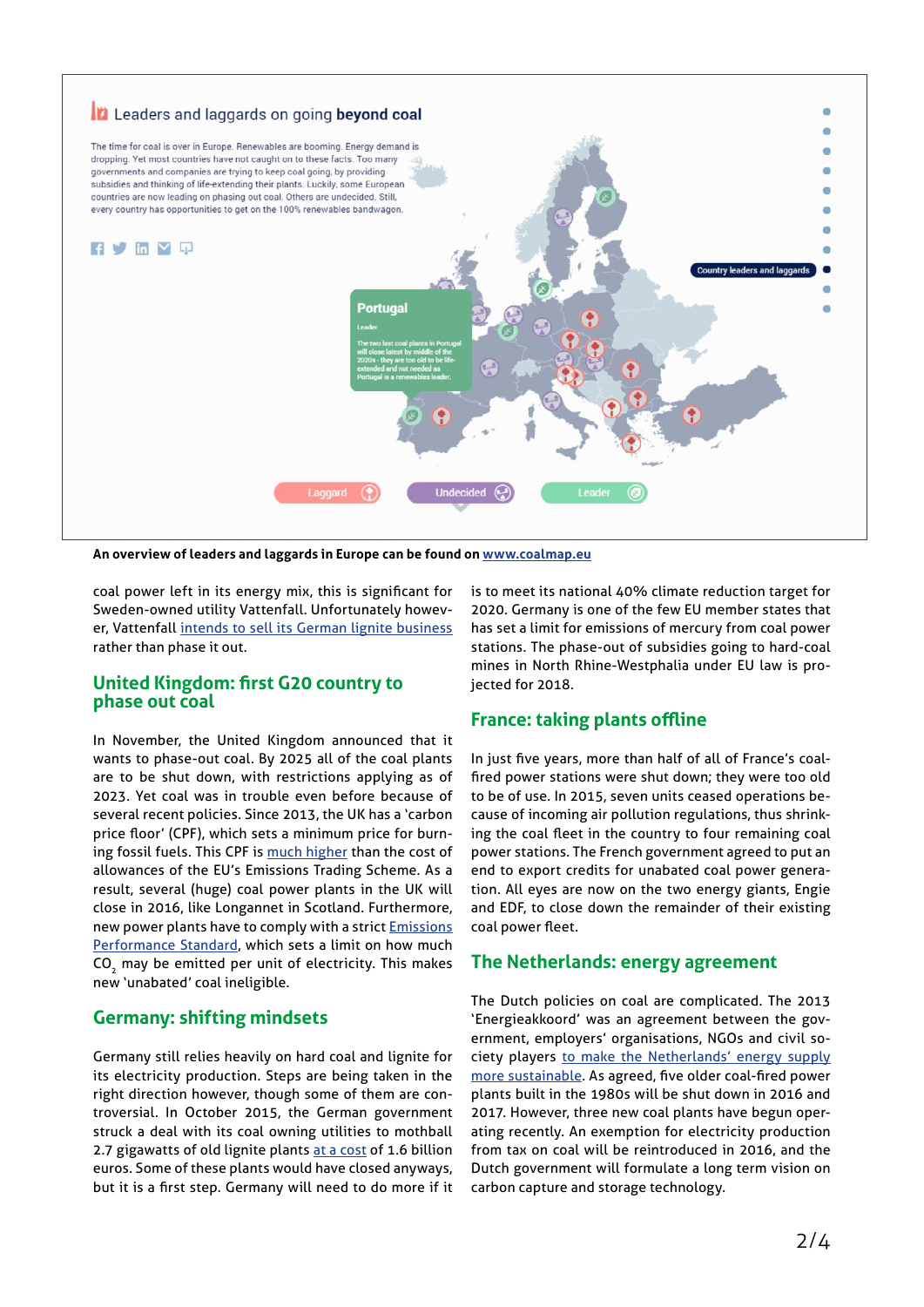In June 2015, the NGO 'Urgenda' [won an important court](http://us1.campaign-archive2.com/?u=91ffff7bfd16e26db7bee63af&id=11fab56e93&e=46588a629e)  [case](http://us1.campaign-archive2.com/?u=91ffff7bfd16e26db7bee63af&id=11fab56e93&e=46588a629e) against the government, with the district court of The Hague ordering the State to take more action in order to reduce CO<sub>2</sub> emissions by 25% by 2020. The easiest and only solution will [be to close the new coal plants,](http://www.trouw.nl/tr/nl/4332/Groen/article/detail/4192696/2015/11/23/Oproep-64-hoogleraren-Sluit-alle-kolencentrales.dhtml) but right now, the Dutch government is appealing at a higher court against the verdict. In November 2015, the Parliament called upon the government to close the plants as soon as possible.

## **Czech Republic: no new mines**

The Czech Republic is one of Europe's biggest exporters of electricity. It wants to continue to do so, but since the 1990s, regulation is in place to prevent mining activities from expanding. Unfortunately, the government recently decided to revoke some of the decrees and mining limits imposed on some of the existing mines are expected to be lifted.

## **Norway: divesting from coal**

The Norwegian sovereign wealth fund, called NGPFG, is one of the biggest investors in the coal industry. In June 2015, the Norwegian Parliament demanded to [divest](http://www.theguardian.com/environment/2015/jun/05/norways-pension-fund-to-divest-8bn-from-coal-a-new-analysis-shows)  [around 5 billion euros](http://www.theguardian.com/environment/2015/jun/05/norways-pension-fund-to-divest-8bn-from-coal-a-new-analysis-shows) in coal companies from companies where more than 30% of their income comes from coal extraction or coal power.

## **PUSHING COAL OUT ON A REGIONAL AND LOCAL LEVEL (EUROPE)**

# **Wales (United Kingdom)**

In 2015, the Assembly of Wales unanimously voted to put a moratorium on opencast coal mining. They are [the](http://www.theguardian.com/environment/2015/aug/04/coal-company-threatens-to-sue-welsh-borough-if-mine-permit-is-denied)  [first parliament in the world](http://www.theguardian.com/environment/2015/aug/04/coal-company-threatens-to-sue-welsh-borough-if-mine-permit-is-denied) to take such action. However, the Welsh government has not yet adopted the motion.

# **Berlin (Germany)**

The city of Berlin [wants to shut its four coal power sta](http://tcktcktck.org/2015/02/berlin-to-exit-coal-by-2020/)[tions](http://tcktcktck.org/2015/02/berlin-to-exit-coal-by-2020/) by 2020.

# **Krakow (Poland)**

The city of Krakow has been trying for some years to ban the burning coal for heating homes. Now the national rules have been changed, so the city can [propose](http://www.theguardian.com/environment/2015/oct/07/poland-krakow-ban-coal-use-anti-smog-law)  [new measures](http://www.theguardian.com/environment/2015/oct/07/poland-krakow-ban-coal-use-anti-smog-law) in order to reduce the high smog levels in the area.

## **Grisons (Switzerland)**

The Swiss canton Grisons [decided](http://retropower.ch/en/statement-against-coal-power-included-in-grisons-constitution/) that companies in which the canton holds shares may not invest in coal power plants. Voters in Grisons voted twice on the issue.

## **COUNTRIES OUTSIDE EUROPE TAKING ACTION**

## **Canada: EPS**

Generally perceived as one of the world's biggest climate laggards, [Canada does take steps to phase out coal](http://www.e3g.org/docs/Canada_country_profile_-_G7_coal_scorecard.pdf). Since July 2015, the country's Emissions Performance Standard (EPS) for new power plants, means plants cannot be built without using (costly) carbon capture and storage technology. The EPS rules come with an end-of-life retirement plan for the existing coal plants: they will have to close once they turn fifty years old. This is not ambitious enough for achieving early retirement of the plants. The regional phase-out commitments coming from two provinces in Canada are key to solving this issue (see below).

## **United States: Clean Power Plan**

Under the Obama Administration, the Environmental Protection Agency set standards on 'carbon pollution' for power plants. The Clean Power Plan, announced in August 2015, includes tough rules for existing and also new coal power plants to force steep cuts on CO<sub>2</sub> emissions. Congress wants to challenge the plan. These carbon standards are in addition to tough standards for pollutants regulated under the [Clean Air Act.](http://www2.epa.gov/cleanpowerplan/clean-power-plan-existing-power-plants) There are now closure announcements [for more than 200 US coal power plants.](http://content.sierraclub.org/coal/)

## **China: restricting coal**

Though China is responsible for half of the world's coal consumption, the country has now started to restrict the use of it. Around Beijing, a number of coal power plants have been shutdown to limit air pollution, and that same action is being taken in regions where environmental pollution is extreme. It is expected that China will introduce a national cap-and-trade system for CO<sub>2</sub> emissions in 2017; regional 'carbon markets' are already in place.

## **STATES AND CITIES IN NORTH AMERICA PUSHING COAL OUT**

**Ontario (Canada)** completed the 'single largest greenhouse gas reduction in North America,' by getting rid of coal in 2014, [thanks to a grassroots movement.](https://www.iisd.org/sites/default/files/publications/end-of-coal-ontario-coal-phase-out.pdf)

The government of **Alberta** (Canada), well known for being home of the tar/oil sands, announced in November 2015 to [completely phase out coal](http://content.sierraclub.org/press-releases/2015/11/alberta-announces-historic-climate-commitment). By 2030, 6200 MW of its coal-fired power plants will be taken offline. Alberta will also implement a renewable energy portfolio standard of 30%, introduce a carbon tax at \$30 per ton, increase energy efficiency and clean energy, like wind and solar, and set a cap on emissions from tar sands. While the cap on tar sands is way too weak, the other measures are a hopeful signal to the world that even the most fossil fuel addicted regions of the world have the means at their disposal to transform.